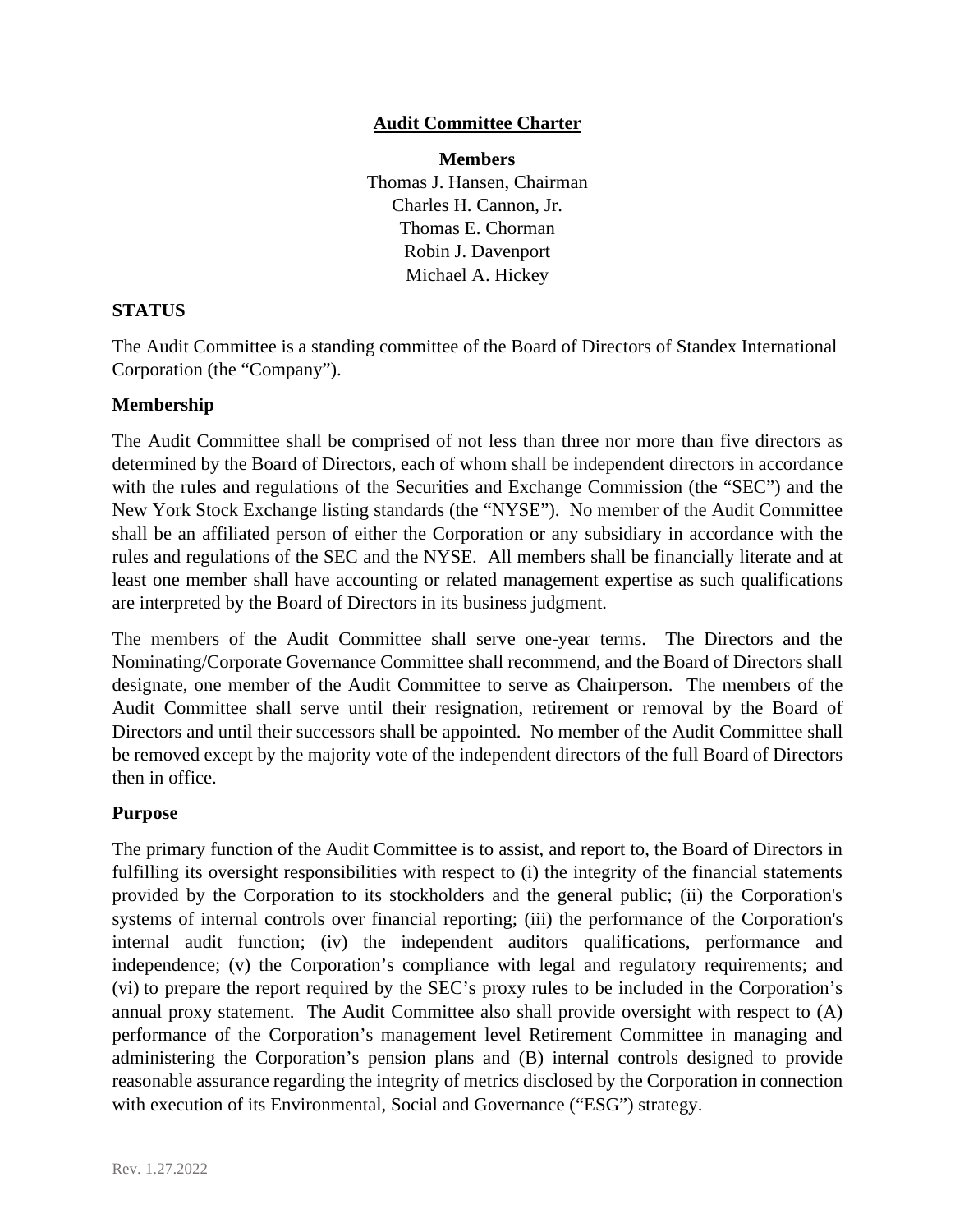## **Responsibilities and Duties**

Without limiting the foregoing and in carrying out the foregoing Purpose, the Audit Committee shall have the following responsibilities and duties:

- (1) Appoint, retain, oversee and terminate, in its sole authority, the independent auditors for the purpose of preparing or issuing an audit report or to perform related work and set the scope of work, terms of each engagement and their compensation.
- (2) Approve in advance all permitted non-audit services to be performed by the independent auditor and assure that such approval is disclosed in the Corporation's periodic reports as required by law.
- (3) Evaluate the independent auditor's qualifications, performance and independence, including review and evaluation of the lead partner of the independent auditor, after receiving input from management and the Internal Audit Department. Assure the rotation of the lead audit partner, the reviewing audit partner and other audit personnel as required by law.
- (4) Receive and review at least annually: (a) a report by the independent auditor describing (i) the independent auditor's internal quality-control procedures; (ii) any material issues raised by the most recent internal quality-control review, or peer review, of the independent auditor, or by any inquiry or investigation by governmental or professional authorities, within the preceding five years, respecting one or more independent audits carried out by the independent auditor, and any steps taken to deal with any such issues; and (iii) in an effort to assess the auditors' independence, all relationships between the auditors and the Corporation; (b) all other reports from the independent auditors, including the annual comments from the independent auditors on accounting procedures, critical accounting policies and practices, systems of control, all material alternative treatments of financial information within generally accepted accounting principles ("GAAP") that have been discussed with management, the effects of using such alternative treatments and the treatment preferred by the independent auditors and any other material communications between the independent auditor and management.
- (5) Review and consider whether the provision by the independent auditors of any permitted non-audit service is compatible with maintaining their independence; review and approve the non-audit fees of the independent auditors; and review with them any questions, comments or suggestions they may have relating to the internal controls, accounting practices or procedures of the Corporation and any audit problems or difficulties and management's response.
- (6) Present to the Board of Directors the Audit Committee's conclusions in connection with the independent auditor.
- (7) Review, at least annually, the then current and future programs of the Corporation's Internal Audit Department, including the procedure for assuring implementation of accepted recommendations made by the independent auditors; and review any issues that arise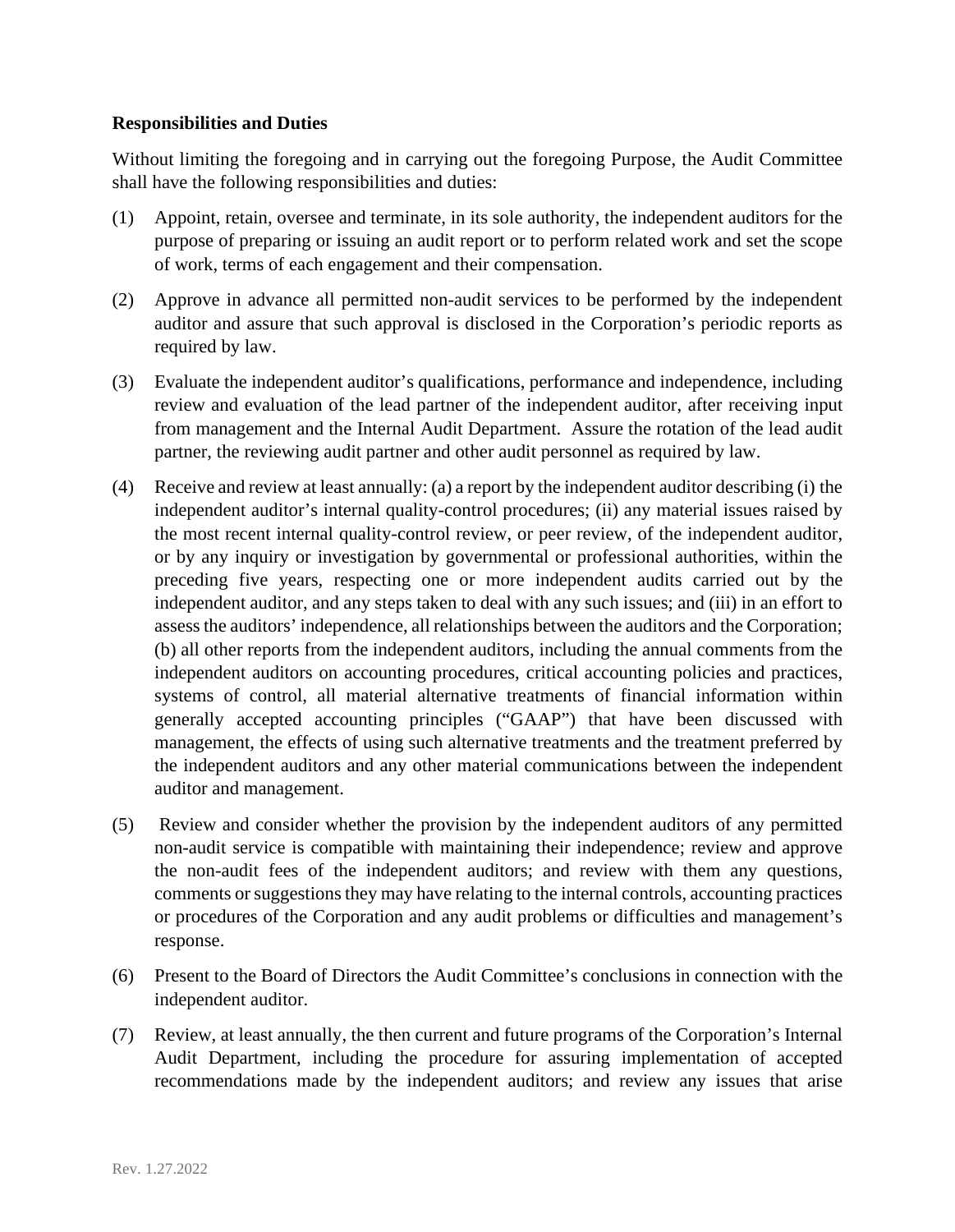regarding the performance of the Corporation's internal audit function and the significant matters contained in these Internal Audit Department reports.

- (8) Make or cause to be made, from time to time, such other examinations or reviews as the Audit Committee may deem advisable with respect to the adequacy of the systems of internal controls over financial reporting, disclosure controls and procedures, including whether there are significant deficiencies and weaknesses and any fraud involving management or other employees with a significant role in such processes, controls and procedures, financial reporting processes and accounting practices and procedures of the Corporation, the results of activities and responsibilities and with respect to current accounting trends and developments, and take such action regarding such trends and developments as may be deemed appropriate.
- (9) Receive and review at least annually aggregate expenses incurred by officers of the Corporation as presented by the Internal Audit Department in summary format.
- (10) Receive and review at least annually a report prepared by the Chief Legal Officer concerning legal issues affecting the Corporation which require or suggest Audit Committee oversight or involvement.
- (11) Review significant accounting principles and financial statement presentations, including any material changes in the Corporation's selection or application of accounting principles. Review significant judgments made in connection with the preparation of the financial statements, including any material exposures and related reserves and any off-balance sheet structures.
- (12) Review and discuss with management and the independent auditors the annual and quarterly financial statements of the Corporation, including the Corporation's disclosures under "Management's Discussion and Analysis of Financial Condition and Results of Operations" and any material changes in accounting principles or practices used in preparing the statements prior to the filing of a report on Form 10-K or 10-Q with the SEC. Such review and discussion shall include the items required by applicable audit or review standards as in effect at that time in the case of the annual and quarterly statements in connection with the conduct of the audit or review (as the case may be) in accordance with the auditing standards of the Public Company Accounting Oversight Board. During such review, or otherwise, the Audit Committee shall work to resolve any disagreements between management and the independent auditors regarding financial reporting. Based upon such review and discussion, recommend to the Board that the audited financial statements be included in the Annual Report on Form 10-K.
- (13) Review earnings press releases, as well as financial information and earnings guidance provided to analysts; discuss the Corporation's policies with respect to risk assessment and risk management; and discuss the steps taken by management to monitor exposures.
- (14) Receive from the independent auditors the report required by applicable Independence Standards as in effect at that time and discuss it with the independent auditors.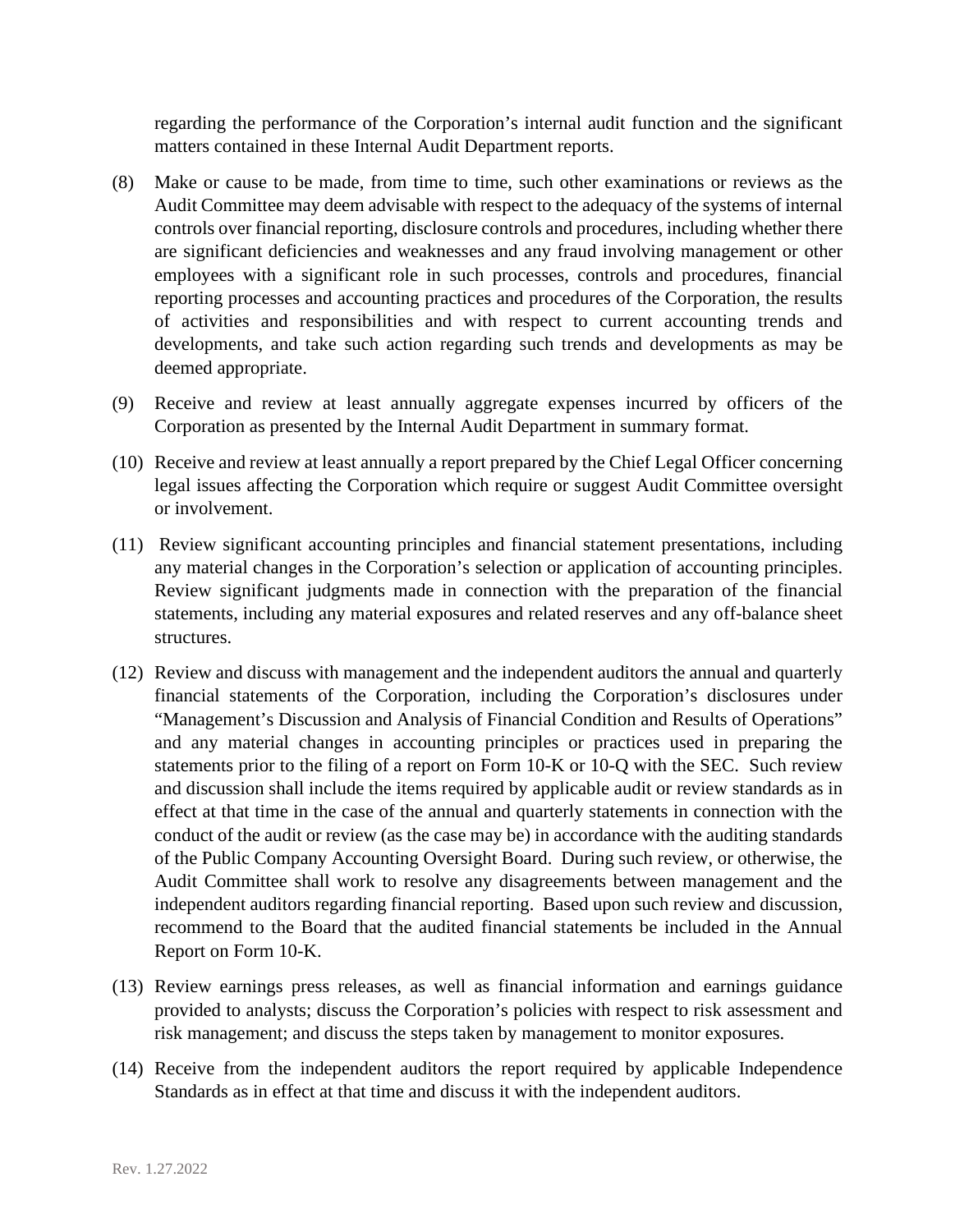- (15) Review the status of compliance with laws, regulations and internal procedures, contingent liabilities and risks that may be material to the Corporation, the scope and status of systems designed to assure Corporate compliance with laws, regulations and internal procedures, through receiving reports from management, legal counsel and other third parties as determined by the Audit Committee on such matters, as well as major legislative and regulatory developments which could materially impact the Corporation's contingent liabilities and risks.
- (16) Meet separately, periodically, with management, with internal auditors (or other personnel responsible for the internal audit function) and with independent auditors;
- (17) Set clear hiring policies for employees or former employees of the independent auditors.
- (18) Establish and maintain procedures for the receipt, retention and treatment of complaints regarding the Corporation's accounting, internal controls or auditing matters and establish clear hiring policies for employees or former employees of the Corporation's independent auditor.
- (19) Establish and maintain procedures for the confidential, anonymous submission by employees of the Corporation of concerns regarding accounting or auditing matters.
- (20) Assess compliance of the Corporation's CEO, CFO and Corporate Controller with the Code of Ethics for Senior Financial Officers, report material violations to the Board and recommend to the Board appropriate action.
- (21) Monitor the establishment, maintenance and evaluation of the disclosure controls and procedures and internal controls required by the SEC.
- (22) Monitor the funding status, investment performance and regulatory compliance of the Corporation's defined benefit pension plans as well as the performance of the management level Retirement Committee in administering the Corporation's defined benefit pension and defined contribution retirement plans.
- (23) Monitor the establishment, maintenance and evaluation of controls and procedures to provide reasonable assurance regarding the integrity of metrics disclosed by the Corporation in connection with execution of its ESG strategy.
- (24) Obtain the advice and assistance, as appropriate, of independent counsel and other advisors as necessary to fulfill the responsibilities of the Audit Committee.
- (25) Receive appropriate funding, as determined by the Audit Committee from the Corporation for payment of compensation to the outside legal, accounting, or other advisors employed by the Audit Committee.
- (26) Report regularly to the Board of Directors as to the Audit Committee's accomplishments of its purpose and responsibilities.
- (27) Conduct an annual performance evaluation of the Audit Committee.